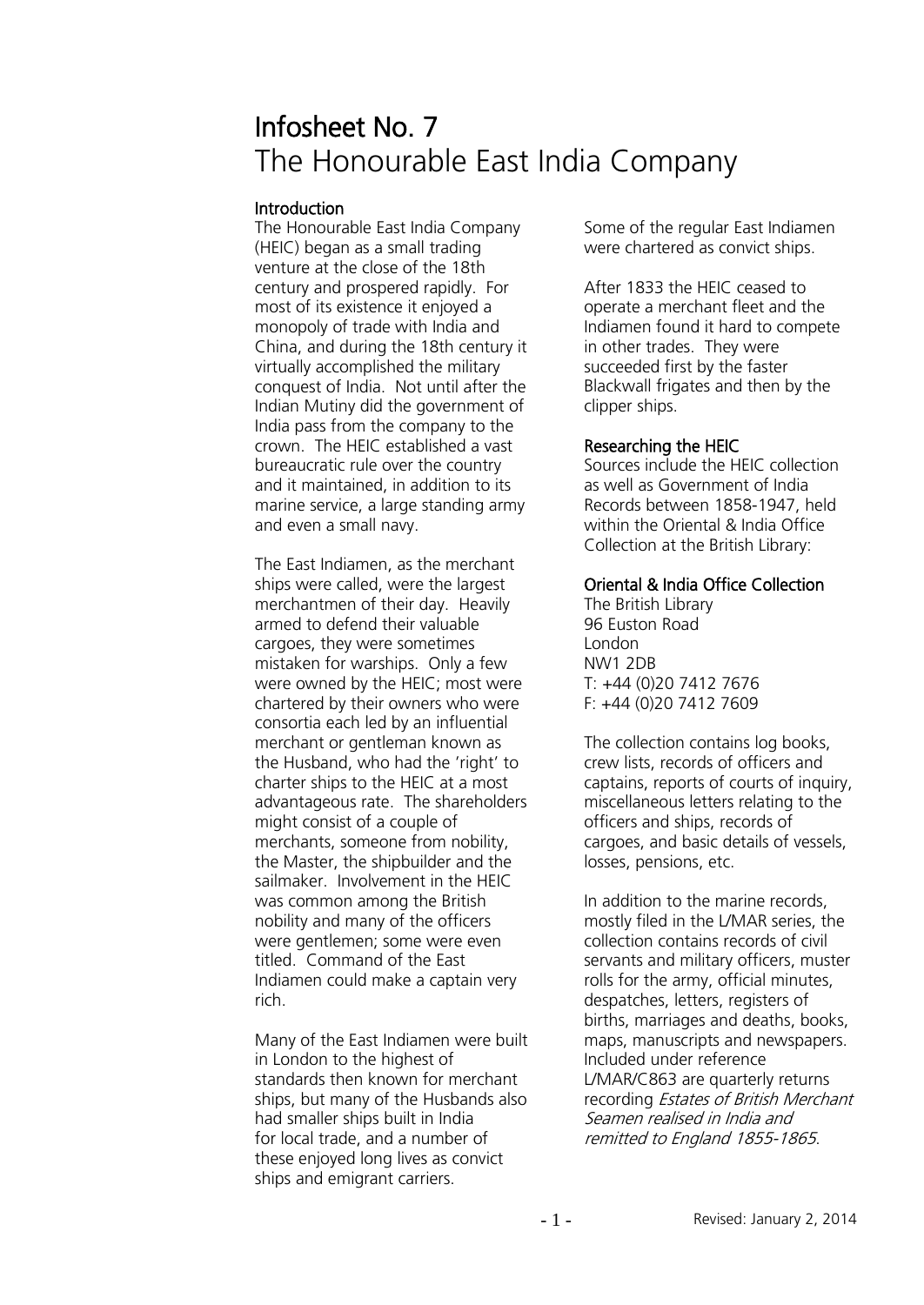The newspapers in the collection are held on microfilm. Published at Madras, Calcutta and Bombay, they record the arrival of ships and the names of passengers who disembarked. It should be noted, however, that only those passengers deemed to be of 'reasonable standing' would be listed in the arrivals!

Details of births, marriages and deaths; entertainment on offer; executions; reports from London, and a great deal of general gossip, are also to be found. If an issue is missing it is possible to locate articles in subsequent issues of newspapers from the other titles. Important/interesting news items tended to be printed in all of the newspapers.

#### The National Archives

Ruskin Avenue Kew Surrey TW9 9WU T: +44 (0)20 8876 3444 [www.nationalarchives.gov.uk](http://www.nationalarchives.gov.uk/)

The National Archives (incorporating the UK Public Record Office and the National Register of Archives) holds official records, principally from 1787 when the Port of London Annual Registers commence. These provide names, addresses and shareholdings of the owners, details of the vessels and names of the masters. From 1825 the Transcripts and Transactions give even more detailed information.

## Guildhall Library

Aldermanbury London EC2P 2EJ Tel: +44 (0)20 7332 1868

The Guildhall Library houses the Lloyd's Marine Collection, part of the archive of Lloyd's of London. This collection includes the shipping Newspaper *Lloyd's List*, which

provides a useful source for the HEIC period. Published from 1740 it records arrivals and departures, speakings, casualties and captures.

The Library also contains the Gentleman's Magazine and The Times, both of which give information about the HEIC including selected births, marriages and obituaries. "The Times" printed French accounts of the capture of notable English merchantmen as well as warships.

#### National Maritime Museum

Greenwich London SE10 9NF Tel: +44 (0)20 8858 4422

This vast collection includes a great deal on the HEIC including journals, and the photographic collection has a number of negatives of East Indiamen.

## Suggested reading:

## Hardy's Register of Ships 1760-1833

Contains brief voyage details, a list of officers, pursers and surgeons by voyage, records of losses and captures and a great deal of useful information on uniforms, freight rates and the rules of the HEIC as they affected the merchant service.

Lords of the East Jean Sutton

Published by Conway Maritime. The most recent study of the HEIC, it concentrates on the organisation of the company and focuses on a few voyages, rather than giving ship histories. The bibliography is excellent.

History of British India Sir W. W. Hunter

History up to 1708.